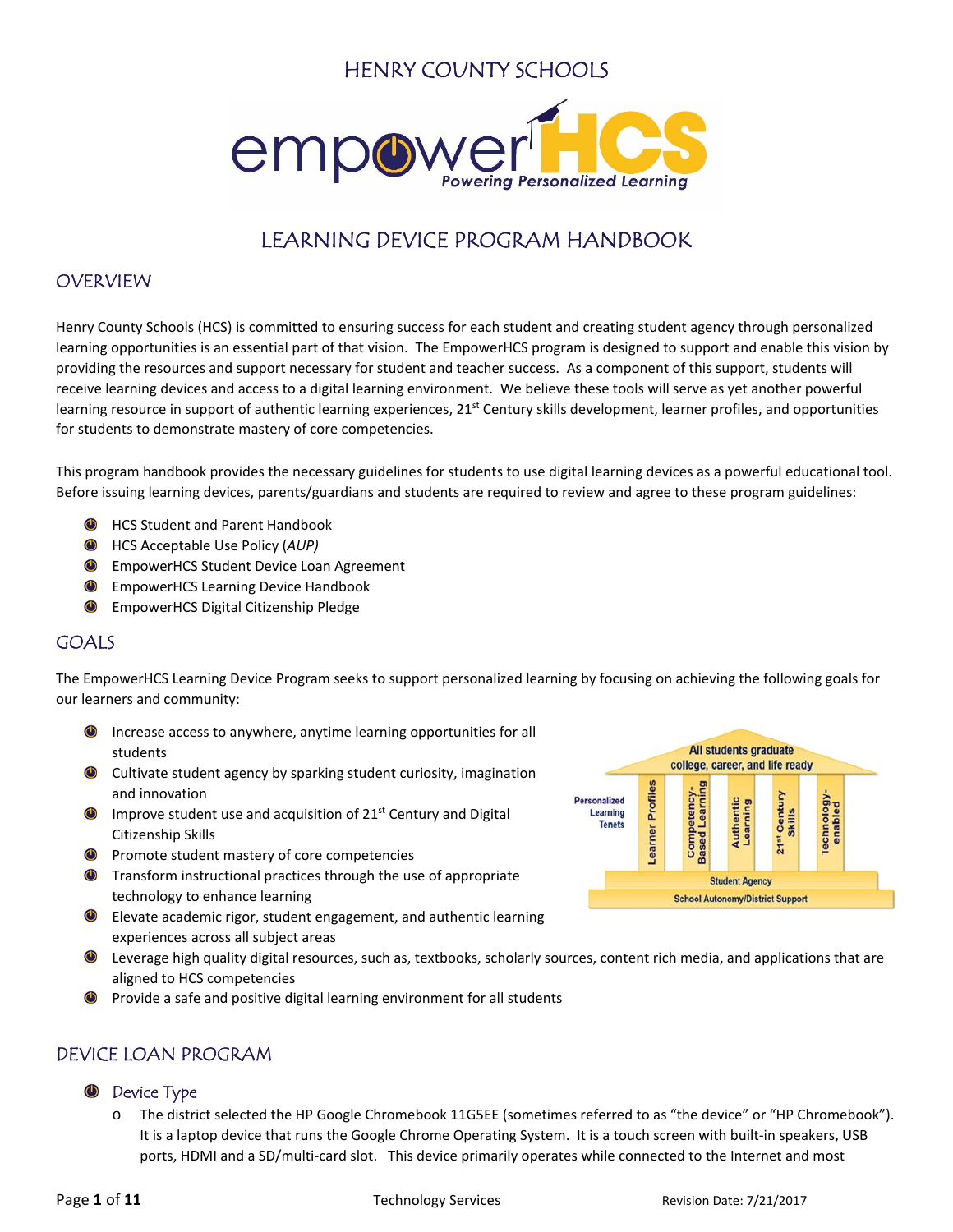applications and documents are stored in the Google cloud storage system. The cloud storage system refers to an Internet based storage system that houses applications, documents, software, and services that run on the Internet instead of the individual computer. The HP Google Chromebook 11G5EE allows users offline ability to access, edit, and save items on Google Drive. All devices come with preloaded educational applications, resources, and security features managed by the District through the Google Console. In addition, the District will provide a limited Accidental Damage Protection plan (ADP) to protect the device against most accidental drops, spills, bumps, and structural failures incurred under normal operating conditions or handling. The ADP excludes improper use/mal‐intent/intentional damage. In general terms, damage to a device as a result of obvious intentional abuse by a user, a device that has been submerged in liquid (rendering it unrepairable), a crushed device (rendering it unrepairable), or a device otherwise damaged as a result of use outside the district's Acceptable Use Policy would be excluded from ADP coverage. The ADP does not cover replacement of a lost device and/or accessories. Parents/guardians may be charged for damages to their student's device, not covered by the ADP as set forth herein. *Parents/guardians may purchase supplemental coverage from HCS to protect against loss, theft, and non‐covered damages.*

#### **Device Assignment**

 $\circ$  Students in grades 3<sup>rd</sup> through 12<sup>th</sup> will receive a HP Chromebook 11G5EE, an always-on protective carrying case, and a power adapter for school and home use.

## HP CHROMEBOOKS DISTRIBUTION & COLLECTION

Students in grades  $3^{rd}$  –  $12^{th}$  will be issued a designated HP Chromebook and accessories (power supply and always‐on case) for their sole use. Students should not "share" their HP Chromebook with other students and/or family members for personal use. Students are expected to transport their fully charged device to and from school each day.



- Each device and its associated accessories will be laser‐etched, tagged, barcoded and entered into a HCS maintained asset management system. Students may not tamper with and/or remove asset management identification labeling.
- HCS configures each device such that it may be accessed only by entering a log-in and password issued by HCS. Non-HCS user log-ins will not work on these devices. Manipulation of a device's security and/or restricted log-in process is a violation of the HCS Acceptable Use Policy for Electronic Resources and may result in termination of a student's eligibility for the student learning device program.
- All students will complete a school‐customized, Digital Citizenship Course and sign the EmpowerHCS Digital Citizenship Pledge prior to their assigned device and associated accessories to ensure that they engage in positive, safe, legal, and ethical online behavior while participating in the student learning device program.
- Students may not affix any type of adhesive labels and/or stickers on the device nor its associated accessories. In addition, students may not write, draw, and/or mark on the device nor its associated accessories.
- Parents/guardians and students must agree to one of the Digital Learning Device User Agreement Options on My School Bucks Store before participating in the EmpowerHCS Student Device Loan program.
- The device and its associated accessories, HCS‐issued email account, and cloud storage are the property of the District and as a result may be subject to inspection by HCS at any time. *Students and their parents/guardians should have no expectation of privacy of content found on HCS‐owned HP Chromebooks, nor the HCS supported email and cloud storage services.*
- The device and its associated accessories must be returned no later than the last day of school or earlier if required by the terms of agreement set forth herein so that all components may be refreshed and serviced. Students may request that a short-term loaner device be issued for use during summer school. All requests for devices for summer school will be reviewed on a case‐by‐case basis, and approval for extension of the student learning device program during the summer must be obtained from the student's principal. Contact the student's school for more information.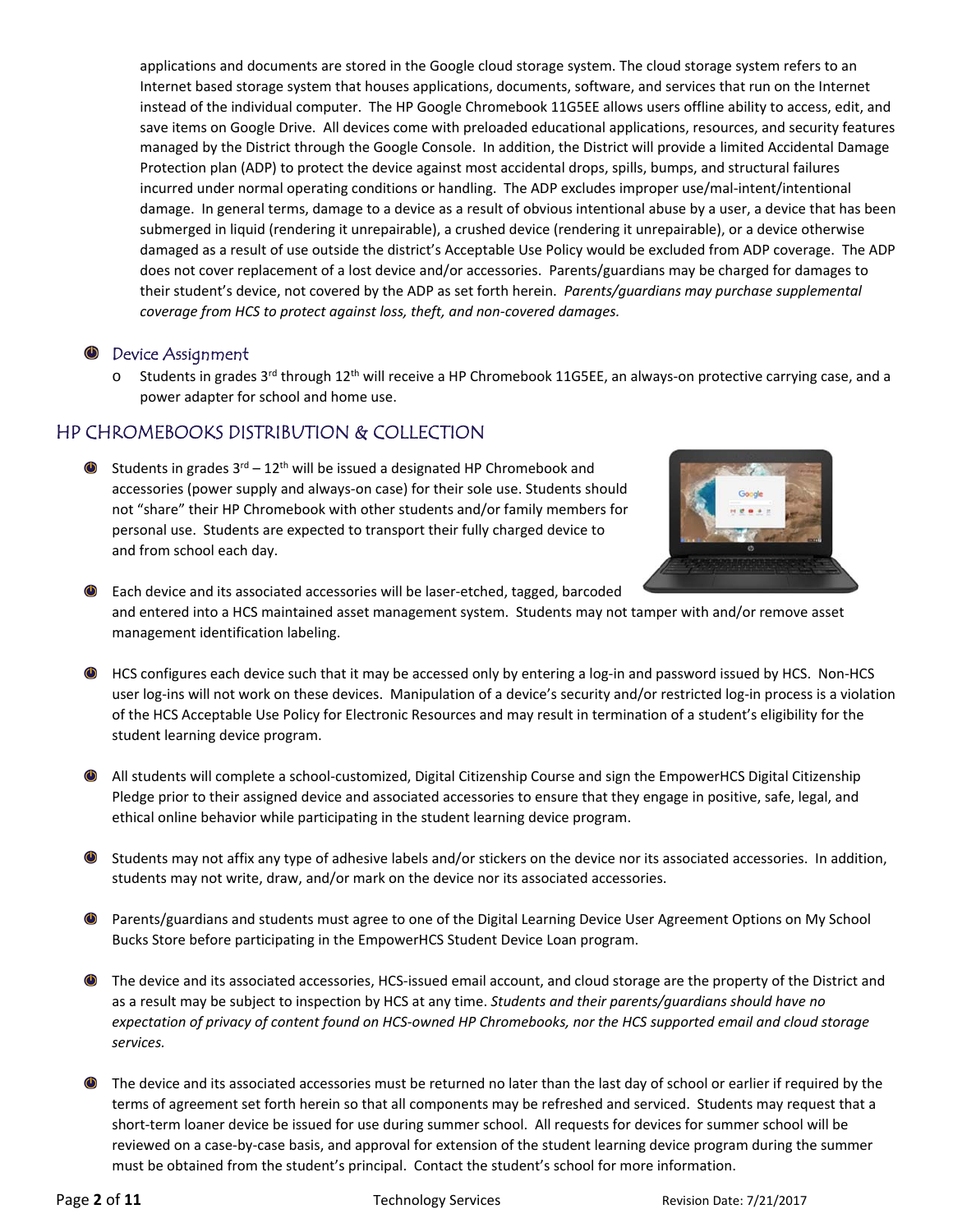- The device and its associated accessories must be returned to the District, when requested, in satisfactory condition. Devices and its associated accessories are in satisfactory condition if they show no signs of intentional or extensive damage or misuse of the exterior physical devices, the internal compartments and hardware, and all HCS installed programs, applications, security settings, and programs are unchanged and operational.
- The device and its associated accessories are subject to inspection prior to collection. If damage is detected, the student's account may be fined as outlined in this handbook.
- The HP Chromebook and its accessories must be returned immediately when students transfer (including in‐district), withdraw, are expelled, or terminate enrollment for any reason. If students withdraw (including in‐district), are expelled, or terminate enrollment for any reason, all stored data on their HCS Google, Office 365 accounts and their assigned devices will be deleted.

# TERMS AND CONDITIONS

## **Condition of Use**

As a condition of using the device and its associated accessories, the student agrees to use the device to create, access, and/or share digital content intended for educational purposes only. Students agree to reasonably and appropriately use the device such as not to cause intentional and/or extensive damage to the device, its software, applications, its operating system, the school's network, or its associated accessories.

#### **Title**

Legal title to the device and its accessories belongs to the District. Students and their parents/guardians understand and agree that students are granted permission by HCS to possess and use the device and its accessories which are limited to and contingent upon full and complete compliance with the HCS Student and Parent Handbook, HCS Acceptable Use Policy (AUP), and EmpowerHCS Student Device Loan Agreement. Students and their parents/guardians understand that students have no expectation nor right to privacy for any student information or content contained in the device or stored in the cloud‐ based storage system by the student. HCS may at any time access and inspect all student activity, documents, emails, applications, and downloaded software whether online or stored on the device.

#### **Terms of Use**

Students must comply at all times with the HCS Student and Parent Handbook, HCS Acceptable Use Policy (AUP), EmpowerHCS Student Device Loan Agreement, EmpowerHCS Learning Device Handbook, and EmpowerHCS Digital Citizenship Pledge. Any failure to comply with the policies and procedures of HCS and/or violation of the Learning Device Handbook may result in the termination of a student's possession of the

## FINES

- ❖ HCS will periodically inspect all devices and accessories for damage. The district‐funded Accidental Damage Protection (ADP) plan will cover most accidental drops, spills, bumps, and structural failures incurred under normal operating conditions or handling. However, in the case of damage caused either intentionally, due to negligence, or the device is extensively damaged, the District will charge the student's account a flat‐rate repair fee or the replacement cost not to exceed the current replacement value cost of the device. In addition, the student may be subject to disciplinary action as set forth in the HCS Student and Parent Handbook.
- The District‐funded Accidental Damage Protection Plan does not cover theft/loss of device nor its accessories. Parents/Guardians are fully responsible for replacement costs associated with the lost and/or stolen HP Chromebook and/or any of the accessories. The current replacement costs including shipping and handling are as follows: HP Chromebook, \$240; Authentic HP Power adapter, \$20; and Always‐on Belkin Carrying Case, \$40. These costs do not include the cost of the District‐funded ADP plan.
- $\triangleq$  A replacement device including any of its associated accessories may not be issued until all outstanding fines for a previously issued device are paid. All fines for lost, stolen, and/or charges for non‐ADP covered repairs must be paid by the end of the school year. Georgia law provides that grade reports, diplomas, or certificates of progress may be withheld for failure to pay for lost or damaged textbooks, or other instructional materials for which the parents/guardians are responsible.
- ❖ If a student fails to return the HP Chromebook and/or its accessories and the student/parent/guardian fails to pay the full replacement cost of the unreturned items, a theft report may be filed with the local law enforcement authority.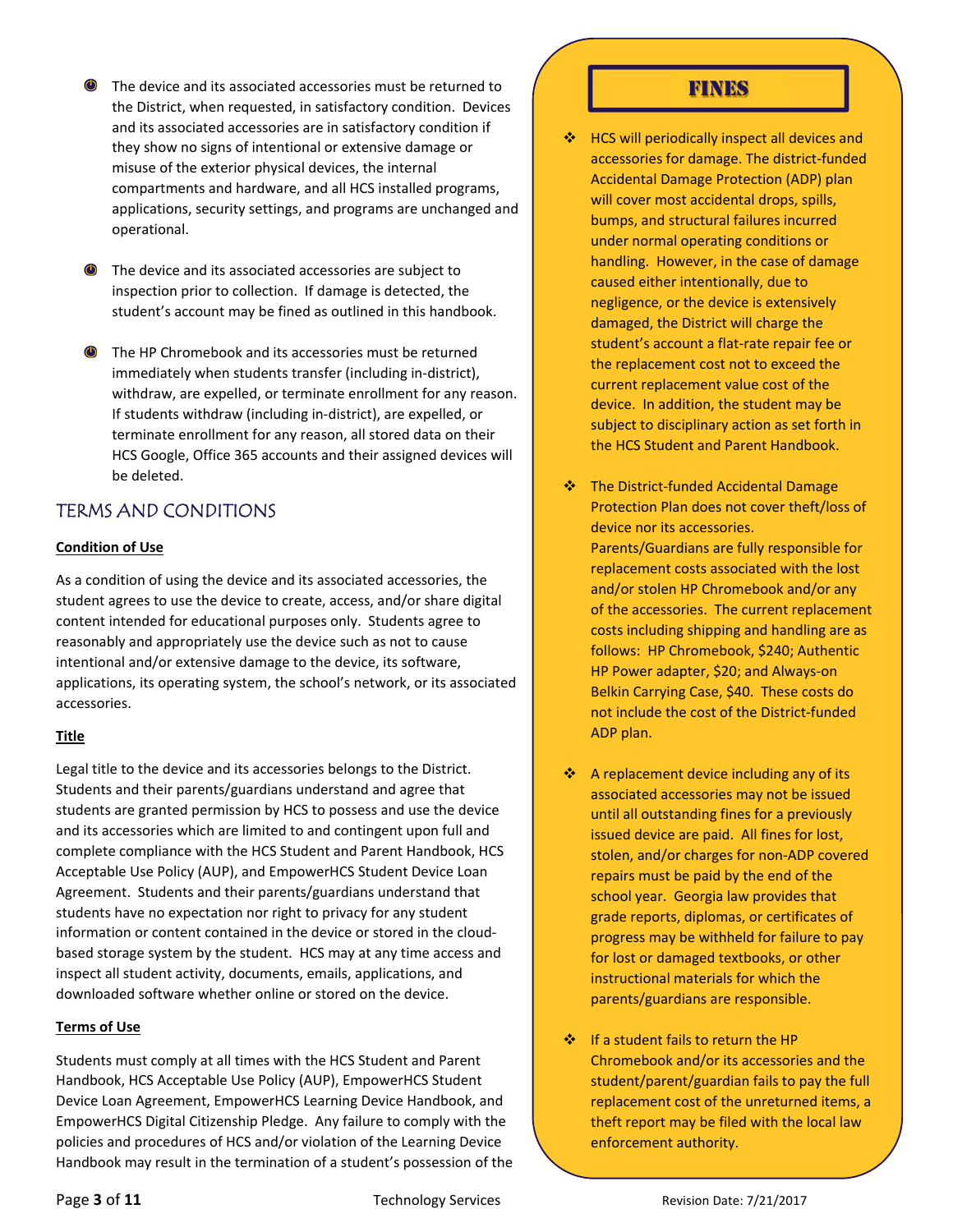issued device and associated accessories, and the device and associated accessories must be immediately returned to the designated school personnel.

#### **Term of Agreement**

Students and their parents/guardians agree that the student must return the device and its associated accessories to the designated school personnel at the issuing school no later than the last day of the school year in which the device and accessories were assigned and given to the student. The student and their parents/guardians understand and agree the student must immediately return the device and it associated accessories if: the student transfers to a school that differs from the school that issued the assigned device and accessories; the student withdraws from HCS; the student is expelled from HCS; the parents/guardians or student terminates enrollment in HCS for any reason; or HCS unilaterally terminates the student's permission to possess the device and the associated accessories at the District's sole discretion and authority. The student and their parents/guardians agree that HCS may terminate a student's eligibility for the student learning device program due to the student's failure to comply with the terms of use or for any reason at the sole discretion of HCS. Failure to return the device and associated accessories to the designated school personnel at the issuing school in a timely manner and/or continued use of the device and associated accessories for non‐educational purposes may be considered theft, and the parents/guardians will be responsible for indemnifying HCS for the cost to replace the device and the associated accessories.

## Opt-Out of Home Use

Parents/guardians may waive their students' opportunity to transport their assigned device to and from school. To ensure an equitable learning experience, all students are required to use their district-issued device to access, create,

and share educational content at school. HCS understands that some families may have objections to technology in the home. In these cases, students and their parents/guardians must arrange to complete technology‐based, homework assignments without the student's issued device. *Arrangements to store the device at school must be made with the student's principal.* 

Parents/guardians must opt‐out of home use by logging onto My School Bucks Store.

## REPORTING LOSS, THEFT, AND DAMAGE

Students must immediately report any lost, stolen, or damaged device and/or its associated accessories to the designated school personnel. For stolen devices, parents/guardians must also immediately file a police report. Devices may sometimes be tracked through the Google Console; however, in the event that the device and associated accessories are not recoverable and/or sustains damage not covered by the ADP, students' parents/guardians are responsible for the replacement cost of the device and its accessories. A student may also be subject to discipline as set forth in the HCS Student and Parent Handbook, and lose the opportunity

# DIGITAL CITIZENSHIP PLEDGE

*Students are asked to follow the Common Sense Media, Digital Citizenship Pledge while using their assigned devices. This pledge encourages students to:* 

- *Protect Private Information for myself and others*
- *Respect Myself and Others in online communities*
- *Stay Safe Online by listening to my gut feelings*
- *Stand Up to Cyberbullying when I see it happening*
- *Balance the Time I spend using media and doing other online activities*
- *Give Proper Credit when I use others work*

to participate in the learning device program if it is discovered that the student intentionally damaged the device and/or its accessories or allowed another person to take possession of the device without approval from HCS.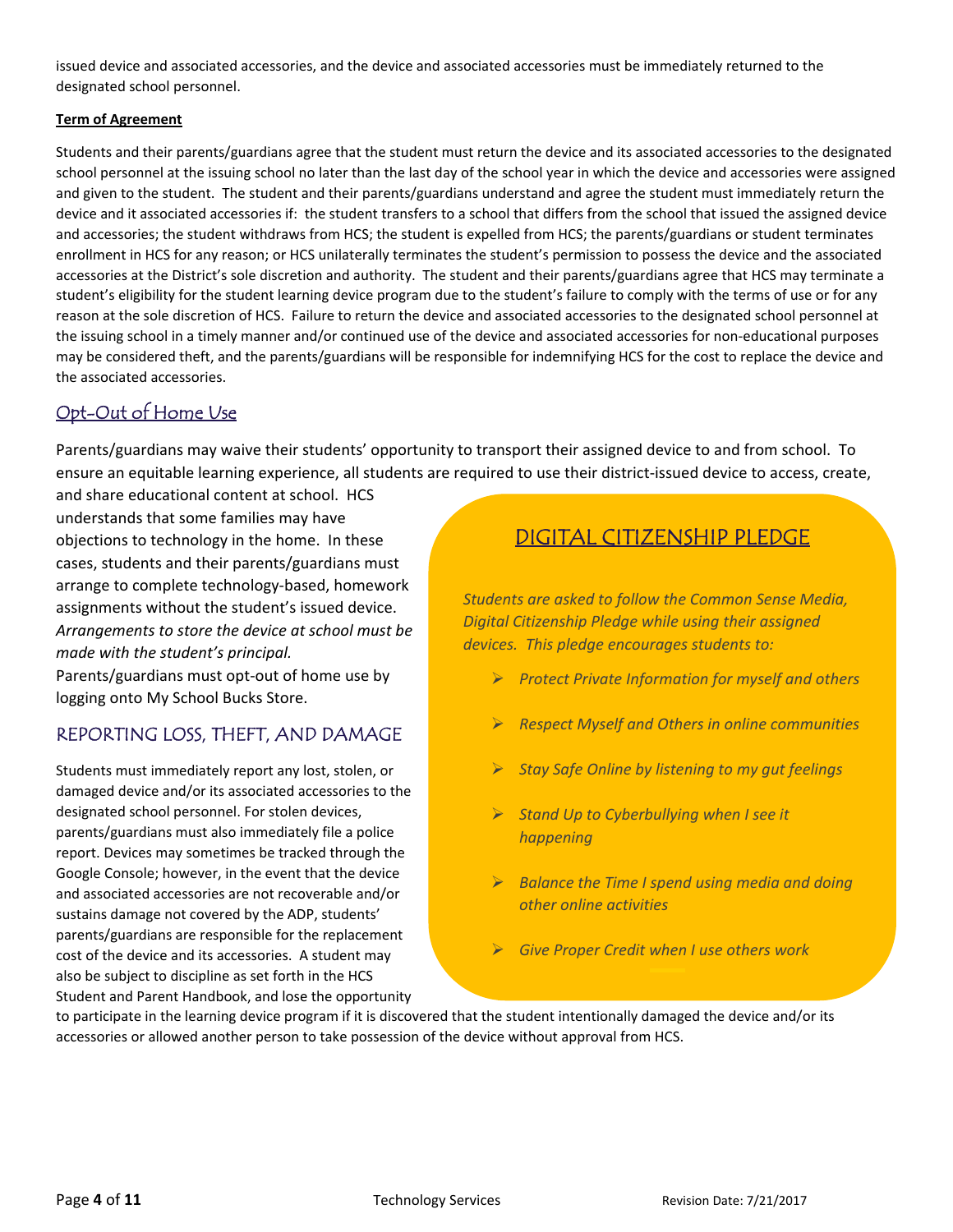## AGREEMENT AND ANNUAL TECHNOLOGY PROTECTION COVERAGE

- Parents/Guardians must use the EmpowerHCS Online Agreement and Payment Processing System, My School Bucks School Store to sign and agree to the terms and conditions of use.
- Each student and his/her parents/guardians must participate in one of the following options for the entire school year:



## Option 1

j

Pay an annual, non‐refundable Loss, Theft and non‐covered Damage Protection Coverage fee of **\$35.00 per student and no more than \$75 for households with three or more students**.\* This fee covers the HP Chromebook 11G5EE, power adapter and protective case as detailed in the caption box below. \**Special Note: The annual fee is waived for students who receive free lunch and is \$17/student for those receiving reduced lunch.* Parents/guardians remain responsible for full deductible costs associated with any claims filed.

## TECHNOLOGY PROTECTION PLAN DEDUCTIBLES (Option #1):

- 1) Parents/guardians will be responsible for **replacement costs associated with the theft of the HP Chromebook 11G5EE** by paying a **replacement deductible of \$100.00 for the first claim and \$150.00 for the second claim and final claim**. Any subsequent claims will be charged the full replacement value of the device. All claims for device replacement must be accompanied by an official law enforcement report within ten business days of the theft. **The current replacement cost of the HP Chromebook 11G5EE is \$240.00.** Special Note: This protection plan does not *cover lost HP Chromebooks.*
- 2) Parents/guardians will be responsible for **replacement costs associated with a lost, stolen, and/or damaged power adapters** by paying a **replacement deductible of \$10 for the first claim and \$15 for the second claim and final claim**. Any subsequent claims will be charged for the full replacement value of the power adapter. **The current replacement cost of the power adapter is \$20.00.**
- 3) Parents/guardians will be responsible for **replacement costs associated with lost, stolen, and/or damaged protective case by paying a case replacement deductible of \$15 for the first claim and \$25 for the second claim**  and final claim. Any subsequent claims will be charged the full replacement value of the always-on protective case. **The current replacement cost of the case is \$40.00.**
- 4) Parents/guardians will be responsible for **repair costs associated with non‐ADP covered damages caused by negligence to the HP Chromebook, 11G5EE by paying a flat‐rate repair fee deductible of \$35.00 for the first claim and \$50.00 for the second claim and final claim. Any subsequent device repair claims will be charged the full flat‐rate repair cost of \$125.00. NOTE:** *All claims for non‐ADP covered device repairs must be accompanied with a completed Repair Assessment Form signed by a building level administrator.*

### Option 2

l

Decline the Loss, Theft, and Non‐ADP Protection Coverage and sign a waiver accepting full responsibility for any lost or stolen HP Chromebook, 11G5EE and/or its accessories. **In case of repair costs associated with non‐ADP covered damages, the District will charge a flat‐rate repair fee of \$125.00 and the student may be subject to disciplinary action.**

NOTE: *The approximate retail replacement cost including shipping and handling of the HP Chromebook, power adapter and carrying case are as follows: HP Chromebook, \$240; Authentic HP Power adapter, \$20; and Always‐on Belkin Carrying Case, \$40. Total Replacement Cost is \$300.00.*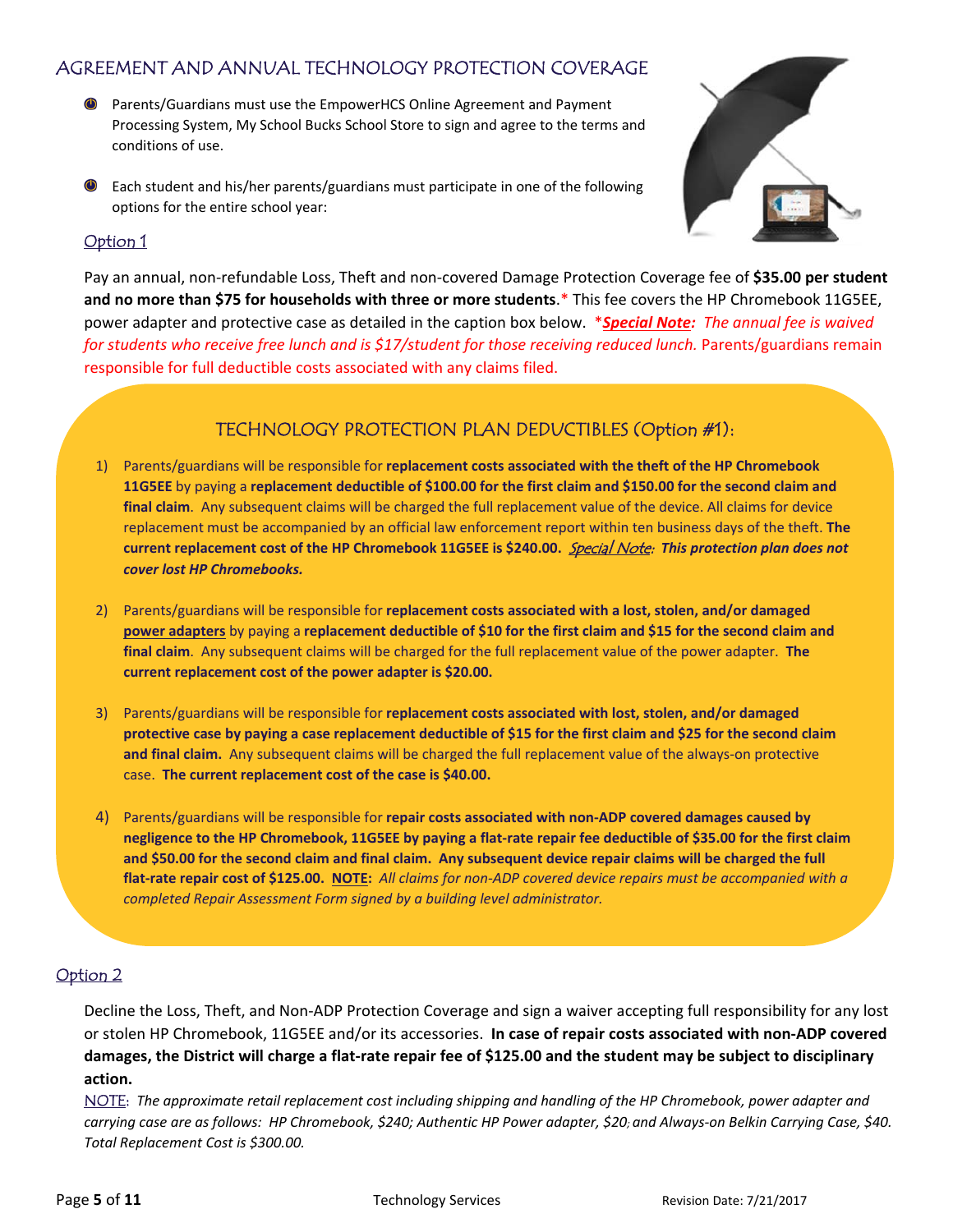## DEVICE GUIDELINES AND EXPECTATIONS

### OVERVIEW

This section outlines district-level expectations and guidelines to establish an awareness of the responsibilities students accept when they use a HCS devices and associated digital resources/tools.

All technology use must:

- **Support learning and teaching**
- **C** Honor the Digital Citizenship Pledge
- Adhere to the Acceptable Use Policy
- **O** Prepare students for college, career, and life readiness
- Follow the HCS Student Code of Conduct and all local, state, and federal laws



#### **Expectations**

In today's digital society, it is imperative that students protect their digital footprint. A digital footprint is the record or trail left by the student's online activities, such as, their social media activity, personal blogs and/or websites, browsing history, cloud storage, email accounts, photo galleries, and uploaded videos. Essentially, their digital footprint is anything on the Internet with their name on it. HCS strongly encourages students to follow Internet safety guidelines and to protect their digital footprint at all times.

### Guidelines

- $\circledcirc$ Do not share logins or passwords. (Exception: Students should share passwords with parents or guardians.)
- **O** Do not bypass the school web filters and security settings.
- Do not share or post any personally identifiable information about themselves or others that could help someone locate or contact them. This includes such things as e-mail address, full name, home or school address, phone number, parent or guardian names, or school name.
- Do not use or develop programs and/or content to harass others, hack, or change others' files.



DIGITAL CONTENT

#### **Expectations**

Students may create, access, and/or share digital content intended for educational purposes as a part of a lesson or learning opportunity only.

Students are strongly encouraged to store all digital content within the District's approved Google Drive and/or Office 365 as directed by their teachers. The HCS Technology Department manages and supports both Google Drive and Office 365 in compliance with all state and federal laws.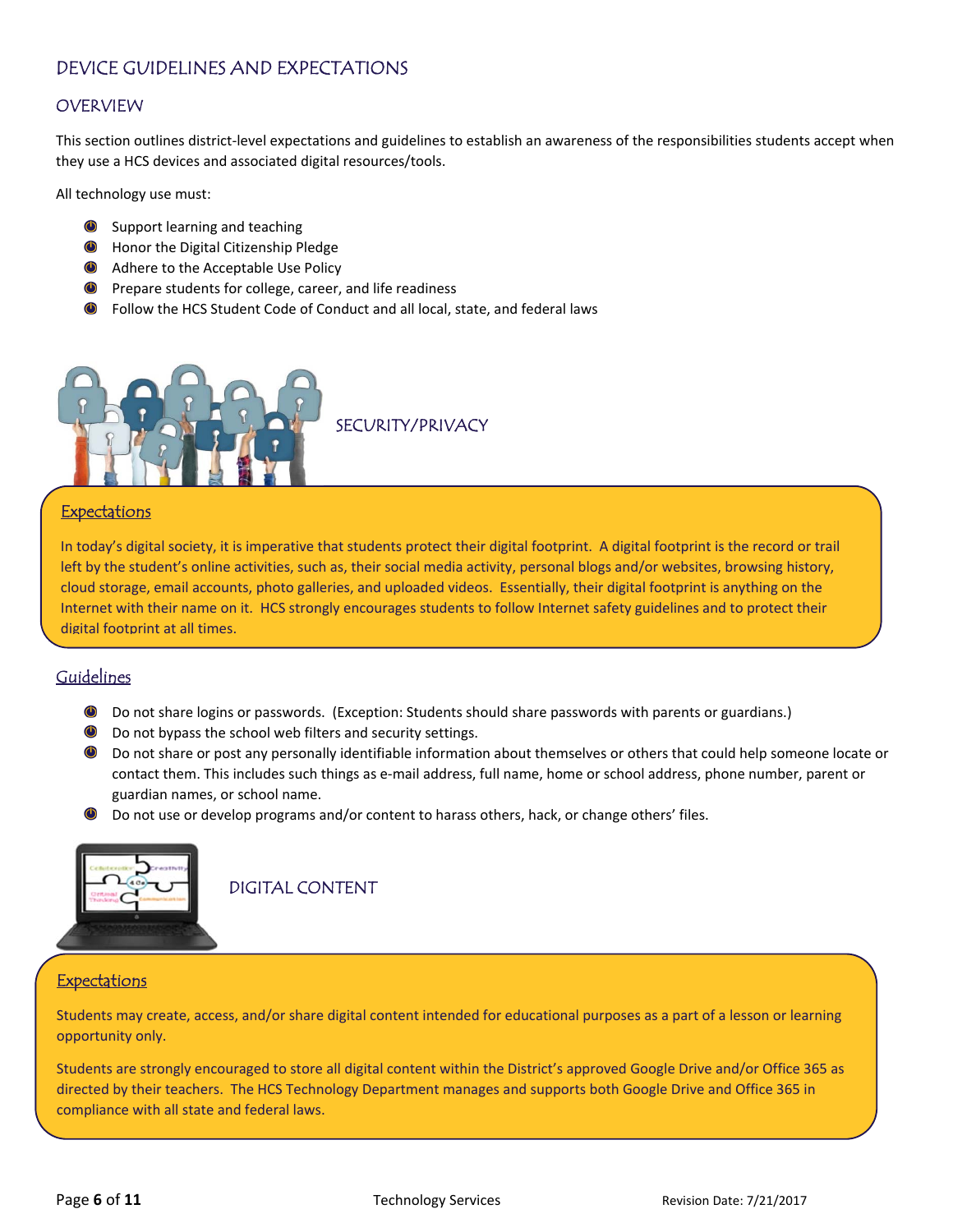## Guidelines

- Digital content must be school and age appropriate.
- Students may not utilize the device to access, create, and/or share inappropriate content/materials. Inappropriate content may include, but is not limited to, explicit or implicit references such as the following:
	- o Alcohol, tobacco, or drugs
	- o Gangs
	- o Obscene language or nudity
	- o Bullying or harassment
	- o Discriminatory or prejudicial behavior
	- o Violent or any other criminal behavior
- Students must immediately inform a teacher, other adult staff member, and/or parents/guardians if they receive an electronic comment, communication, or image that the student believes to be inappropriate.



AUDIOVISUAL RECORDINGS

### **Expectations**

Students may create, produce, and/or share multimedia content intended for educational purposes as a part of a lesson or learning opportunity.

### Guidelines

- All audiovisual recordings and pictures created, produced, and shared on HCS devices and/or network are subject to district policies as well as local, state, and federal laws.
- Do not photograph, record video, or create an audio or video recording of another person without that person's knowledge or permission.
- $\bigcirc$ Do not email, post to the Internet, or electronically send images, video, or audio of other individuals without their written permission.
- Audiovisual recordings and photography are strictly prohibited in locker rooms, restrooms, and areas considered private.
- Do not use the camera or microphones to embarrass, bully, or harass anyone in any way. O



## LISTENING TO MUSIC & WATCHING VIDEOS

#### **Expectations**

Students may listen to music and/or watch videos intended for educational purposes as a part of a lesson or learning opportunity.

## Guidelines

- Do not stream music, videos, and/or movies while at school without permission from school personnel.  $\bigcirc$
- Music, videos, and/or movies must adhere to the HCS Student Code of Conduct and HCS Acceptable Use Policy and must not contain prohibited digital content as set forth herein. (See Digital Content Guidelines, p. 7)
- Mute sound at all times unless otherwise directed by the teacher.
- Use earbuds or earphones at an appropriate adjusted volume to listen to assignments during this school day.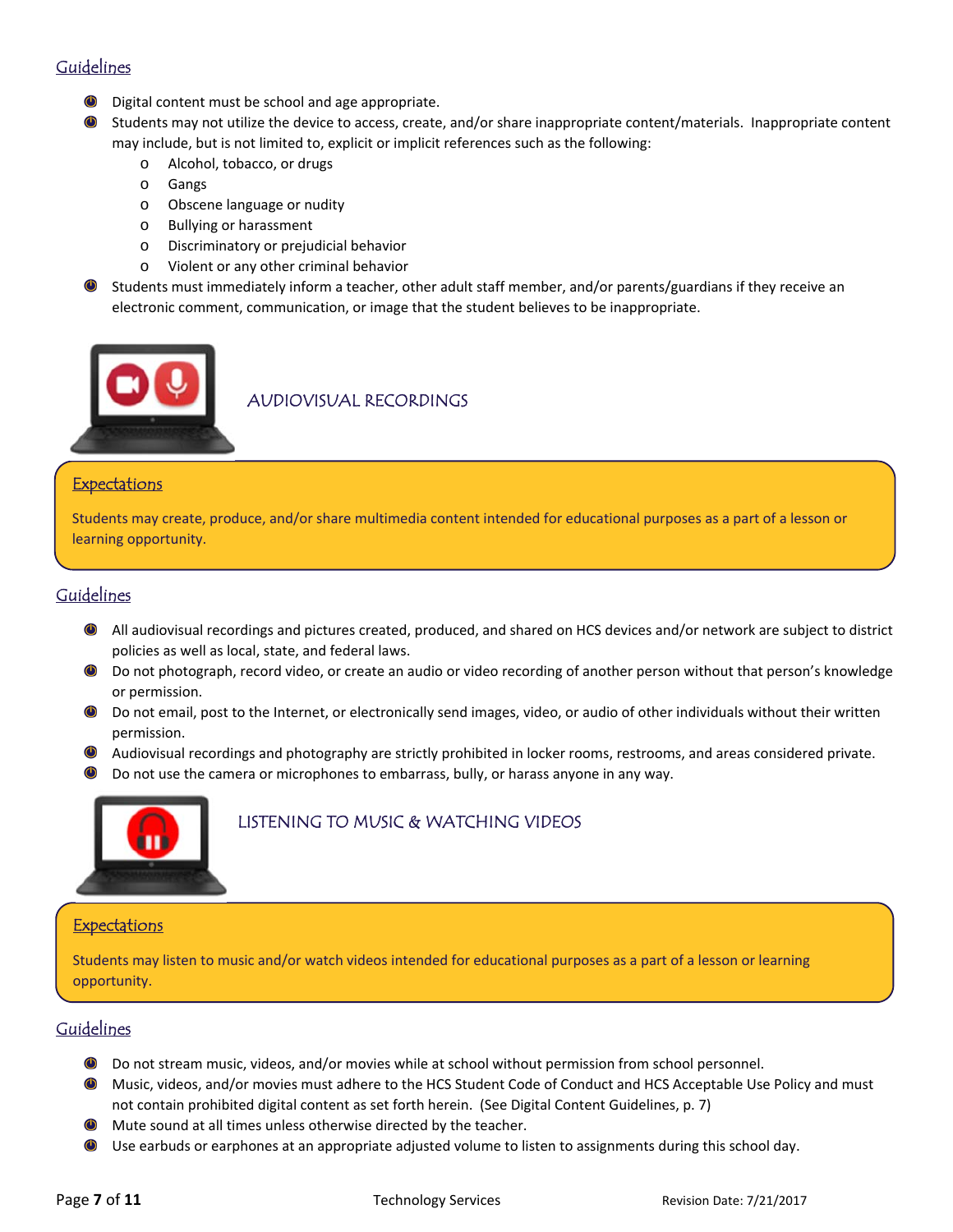

#### **Expectations**

Students may play District approved games and applications intended for educational purposes as a part of a lesson or learning

### Guidelines

- Only software applications that are District approved may be downloaded on the device. The District will use the Google Console to manage applications and games.
- Games and apps must adhere to the HCS Student Code of Conduct and HCS Acceptable Use Policy.
- **O** The content of the game is school and age appropriate.
- **O** Teachers or administrators must give students permission to play games and apps during school.
- The game is in support of education.



### DEVICE CARE AND KEEPING

#### **Expectations**

Students are responsible for the general care of the device and its associated accessories. Students are responsible for all activities conducted while using their assigned device or whenever their assigned school login is used to access and use any other device regardless of the location in which the use and online activity took place.

Chromebooks that are damaged or fail to work properly must be immediately reported to the school's designated staff member for evaluation and repair.

## Guidelines

#### Care of Device at School:

- $\circledcirc$ Bring the device fully charged to school each day.
- $\bigcirc$ Keep the device in its always‐on protective case at all times.
- Swipe the keyboard to remove debris before closing the lid. Note: Objects left on the keyboard may scratch and potentially break the screen.
- **O** Lock the screen on the device before walking away or changing classes.
- Never pile things on top of the device or place the device in the bottom of a locker.

#### Traveling To and From School:

- **O** Do not leave the device in a vehicle, especially on the seats.
- Stolen devices may potentially be located through the Google Console and retrieved in cooperation with the school resource officers and/or the local police department.
- Students should never attempt to engage with someone who is threatening to steal their device. Students should immediately report the theft to a school official and their parents/guardians.

#### Care of Device at Home:

- Charge the device fully each night. Note: The power adapter should remain at the student's home.
- $\circlearrowleft$ Protect the device from extreme heat or cold, food and drinks, small children, and pets.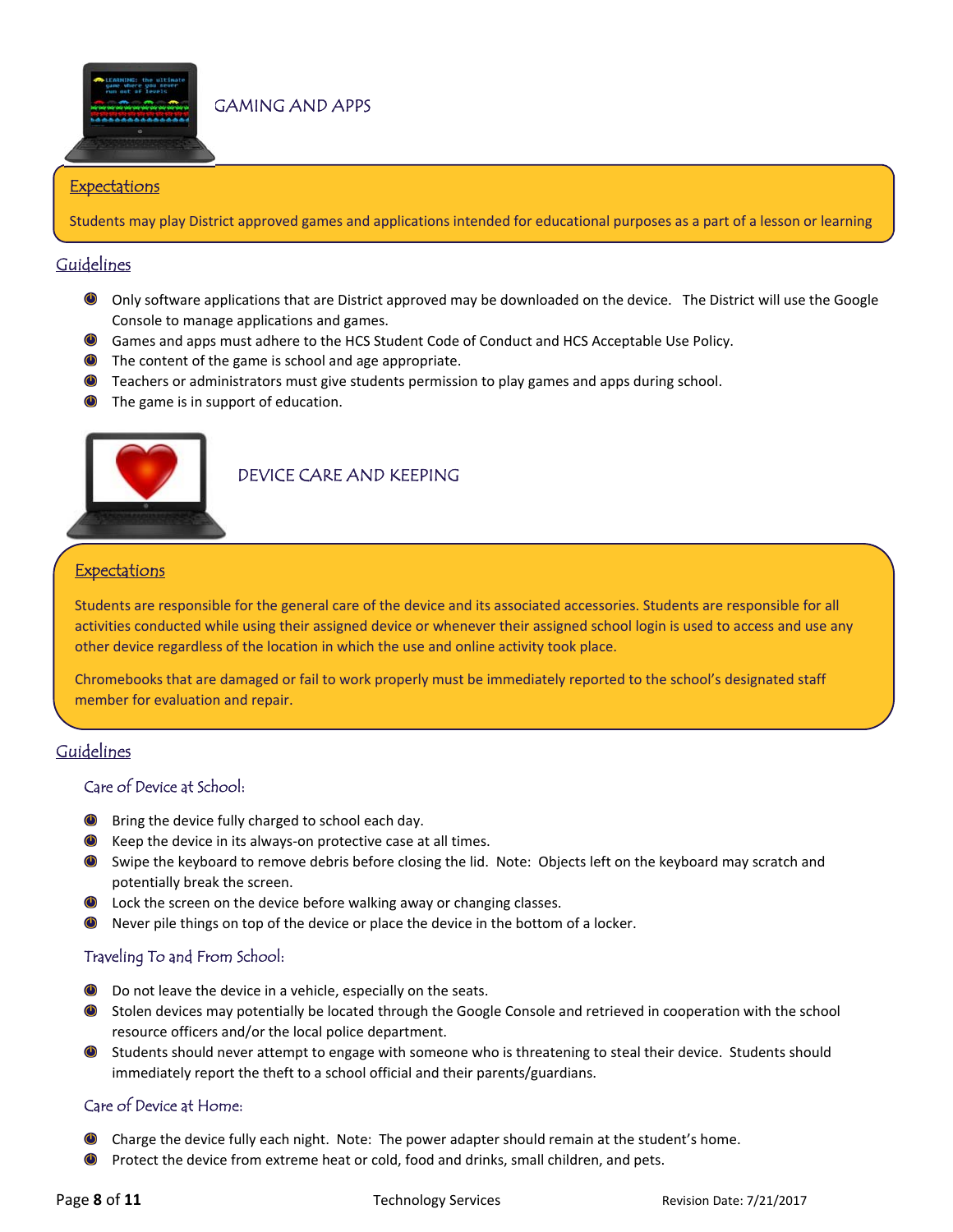

## TECHNICAL SUPPORT

HCS is committed to minimizing learning disruptions caused by technology-related issues due to device failure. To assist with this, HCS is providing loaner devices. In most cases, the loaner devices will be an exact replacement and students will have immediate access to any content saved on their District issued email, Google Drive, or Office 365 accounts.

For student device repair or technical assistance, refer to the following:

- A device requiring maintenance will be brought to the Media Center and/or other area designated by the principal.
- Once students report a technology issue, a designated school personnel will complete the Technology Repair Ticket detailing the problem(s) with the device. The Instructional Technology Paraprofessional (ITP) or other designated personnel will review the request and enter the appropriate repair ticket into the automated repair ticketing system. The ITP will assign a loaner device to the student. The loaner device's asset tag information will be entered in the inventory management system.
- All efforts will be made to return the assigned device to the student by the end of the school day.
- Repairs **covered** by the District-funded ADP: All damaged devices will be sent for immediate repair to the ADP provider. If the damage is covered by the HCS‐ADP, it will be repaired and returned to the school. The ITP will send a pass to the students' homeroom teachers so that the student may pick up the device. Students will return their loaner device to the school's designated personnel and be reissued his/her assigned device.
- Repairs not covered by the District-funded ADP: If the ADP provider declines coverage of the repair, the unrepaired device will be returned to the school. Any damages not covered by the HCS-provided ADP or caused intentionally or due to negligence will be reported to the building level administrator using the **Repair Assessment Form**. Technology Services will initiate the completion of this form and a building level administrator must sign it before additional processing of the repair ticket. Notification of the damages to the device not covered by the HCS‐provided ADP will be provided to the student's parents/guardians in writing. Costs associated with the repair will be dependent upon whether or not the student purchased technology insurance through My School Bucks Store. A repair invoice will be generated and sent to the parents/guardians. The student may be subject to disciplinary action for damaged devices.
- All repair and loaner device transactions will be documented in the online repair and inventory system.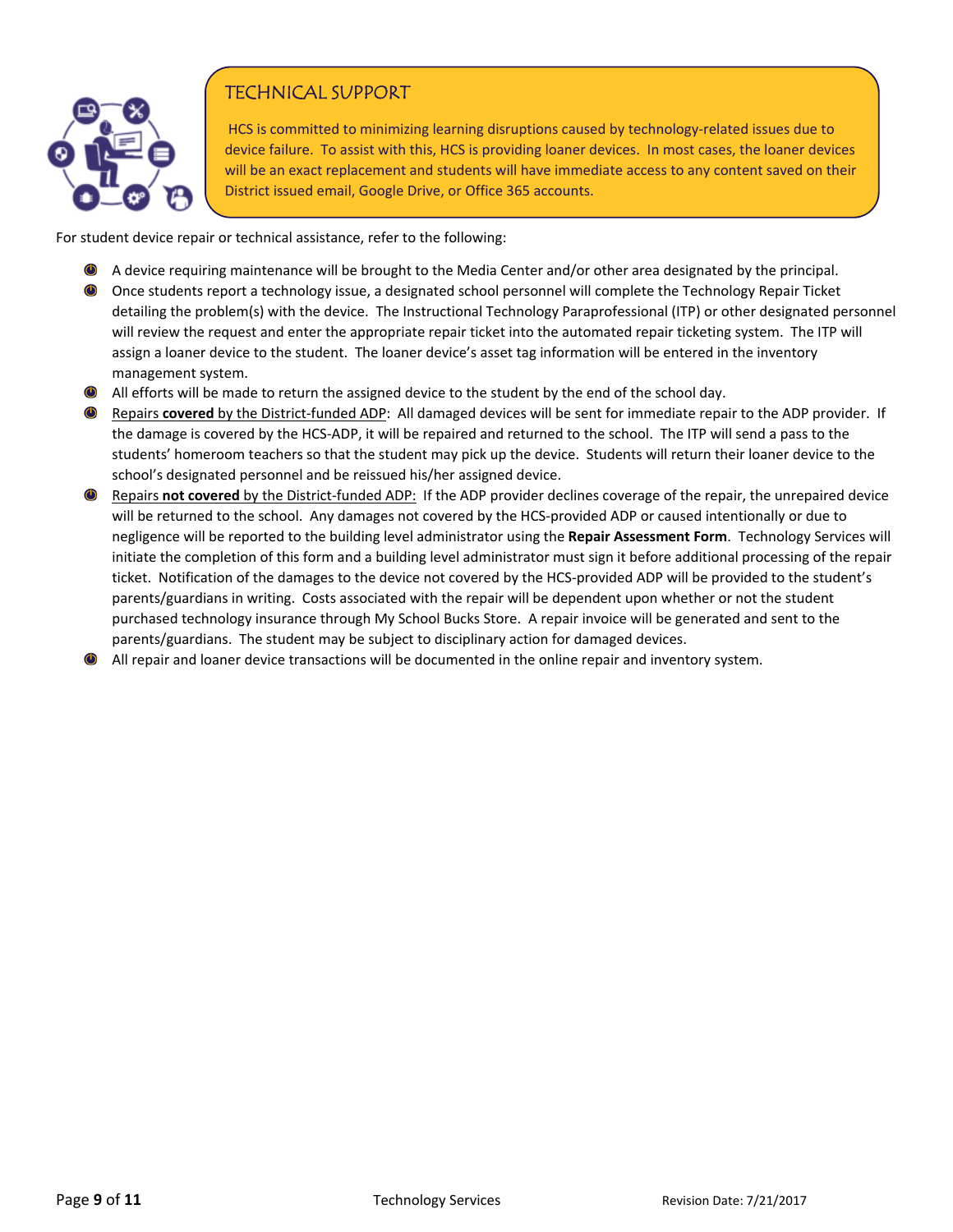

### ONLINE AGREEMENT AND PAYMENT PROCESSING INFORMATION

All devices are covered by a *limited* Accidental Protection Plan (ADP) to protect against most accidental drops, spills, bumps, and structural failures incurred under normal operating conditions or handling. However, this district‐funded

plan excludes improper use/mal‐intent/intentional damage. In general terms, this includes damage to a device as a result of obvious intentional abuse by a user, a device that has been submerged in liquid (rendering it unrepairable), a crushed device (rendering it unrepairable), or a device otherwise damaged as a result of use outside the district's Acceptable Use Policy. In addition, this plan does not cover replacement of accessories. *Parents/guardians may purchase supplemental coverage from HCS.* 



- Parents/Guardians must use the online option and payment processing system, **My School Bucks School Store to sign and agree to the terms and conditions of use**.
	- Each student and his/her parents/guardians must participate in one of the following options for the entire school year:

## Option 1

 $\overline{\phantom{a}}$ 

Pay an annual, non‐refundable Loss, Theft and non‐covered Damage Protection Coverage fee of **\$35.00 per student and no more than \$75 for households with three or more students\***. This fee covers the HP Chromebook 11G5EE, power adapter and protective case as detailed in the caption box below. \**Special Note: The annual fee is waived for students who receive free lunch and is \$17/student for those receiving reduced lunch.* Parents/guardians remain responsible for full deductible costs associated with any claims filed.

### TECHNOLOGY PROTECTION PLAN DEDUCTIBLES (Option #1):

- 1) Parents/guardians will be responsible for **replacement costs associated with the theft of the HP Chromebook 11G5EE** by paying a **replacement deductible of \$100.00 for the first claim and \$150.00 for the second claim and final claim**. Any subsequent claims will be charged the full replacement value of the device. All claims for device replacement must be accompanied by an official law enforcement report within ten business days of the theft. **The current replacement cost of**  the HP Chromebook 11G5EE is \$240.00.  *Special Note:* This protection plan does not cover lost HP Chromebooks.
- 2) Parents/guardians will be responsible for **replacement costs associated with a lost, stolen, and/or damaged power adapters** by paying a **replacement deductible of \$10 for the first claim and \$15 for the second claim and final claim**. Any subsequent claims will be charged for the full replacement value of the power adapter. **The current replacement cost of the power adapter is \$20.00.**
- 3) Parents/guardians will be responsible for **replacement costs associated with lost, stolen, and/or damaged protective case by paying a case replacement deductible of \$15 for the first claim and \$25 for the second claim and final claim.** Any subsequent claims will be charged the full replacement value of the always‐on protective case. **The current replacement cost of the case is \$40.00.**
- 4) Parents/guardians will be responsible for **repair costs associated with non‐ADP covered damages caused by negligence to the HP Chromebook, 11G5EE by paying a flat‐rate repair fee deductible of \$35.00 for the first claim and \$50.00 for the second claim and final claim. Any subsequent device repair claims will be charged the full flat‐rate repair cost of \$125.00. NOTE:** *All claims for non‐ADP covered device repairs must be accompanied with a completed Repair Assessment Form signed by a building level administrator.*